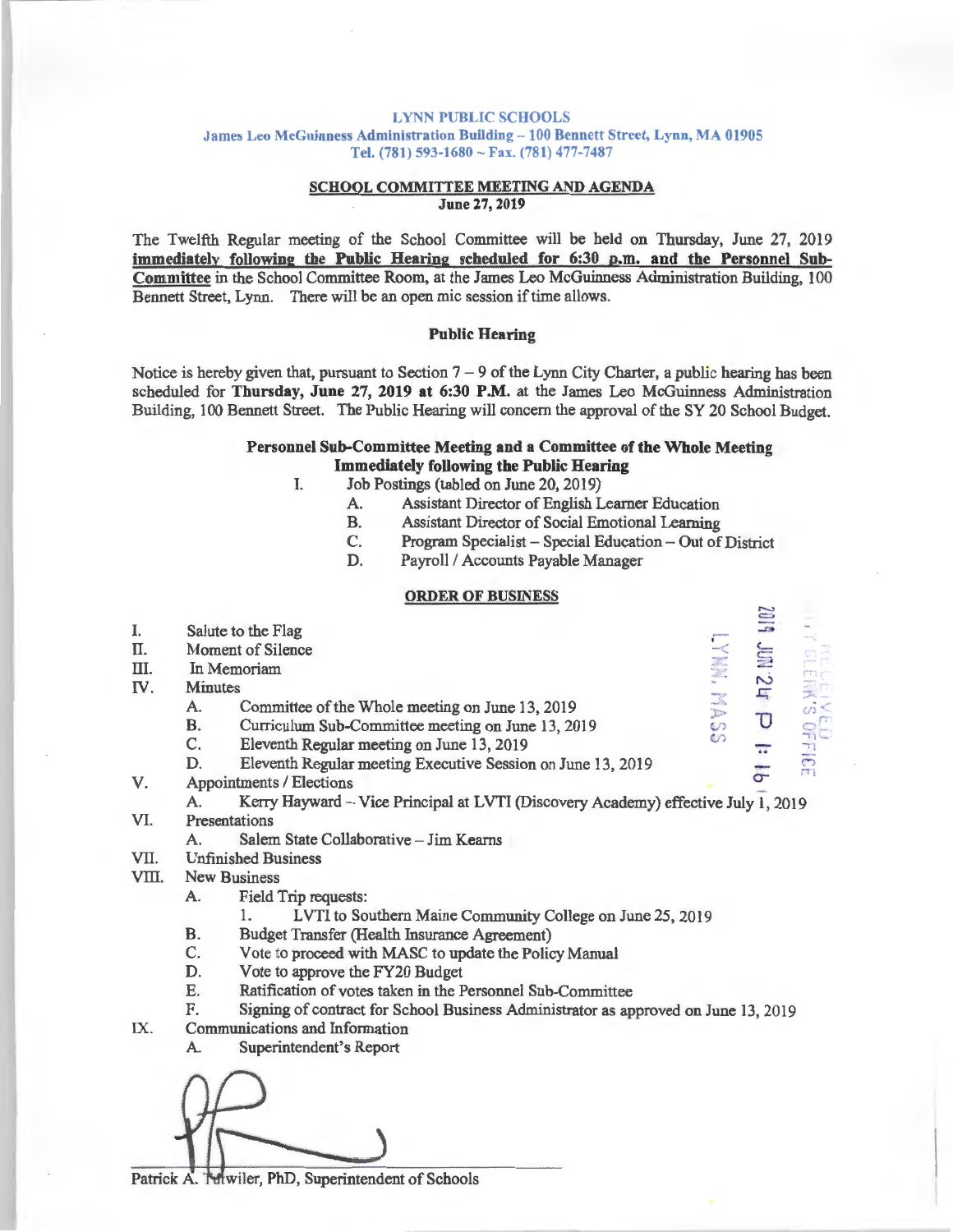#### LYNN PUBLIC SCHOOLS

James Leo McGuinness Administration Building - 100 Bennett Street, Lynn, MA 01905 Tel. (781) 593-1680 - Fax. (781) 477-7487

## SCHOOL COMMITTEE MEETING AND AGENDA June 27, 2019

The Twelfth Regular meeting of the School Committee will be held on Thursday, June 27, 2019 immediatelv following the Public Hearing scheduled for 6:30 p.m. and the Personnel Subcommittee in the School Committee Room, at the James Leo McGuinness Administration Building, 100 Bennett Street, Lynn. There will be an open mic session if time allows.

## Personnel Sub-Committee Meeting and a Committee of the Whole Meeting Immediately following the Public Hearing

- I. Job Postings (tabled on June 20, 2019)
	- A. Assistant Director of English Learner Education
	- B. Assistant Director of Social Emotional Learning
	- C. Program Specialist Special Education -Out of District

ں<br>-:

**LYMM, MASS** 

 $\approx$ 

D. Payroll / Accounts Payable Manager

### ORDER OF BUSINESS

- I. Salute to the Flag
- II. Moment of Silence
- III. In Memoriam
- IV. Minutes
	- A. Committee of the Whole meeting on June 13, 2019
	- B. Curriculum Sub-Committee meeting on June 13, 2019
	- C. Eleventh Regular meeting on June 13, 2019
	- D. Eleventh Regular meeting Executive Session on June 13, 2019
- V. Appointments / Elections

A. Kerry Hayward - Vice Principal at LVTI (Discovery Academy) effective July 1, 2019

- VI. Presentations
	- A. Salem State Collaborative Jim Kearns
- VII. Unfinished Business
- VIII. New Business
	- A. Field Trip requests:
		- 1. LVTI to Southern Maine Community College on June 25, 2019
	- B. Budget Transfer (Health Insurance Agreement)
	- C. Vote to proceed with MASC to update the Policy Manual
	- D. Vote to approve the FY20 Budget
	- E. Ratification of votes taken in the Personnel Sub-Committee
	- F. Signing of contract for School Business Administrator as approved on June 13, 2019
- IX. Communications and Information
	- A. Superintendent's Report



Patrick A. Tutwiler, PhD, Superintendent of Schools